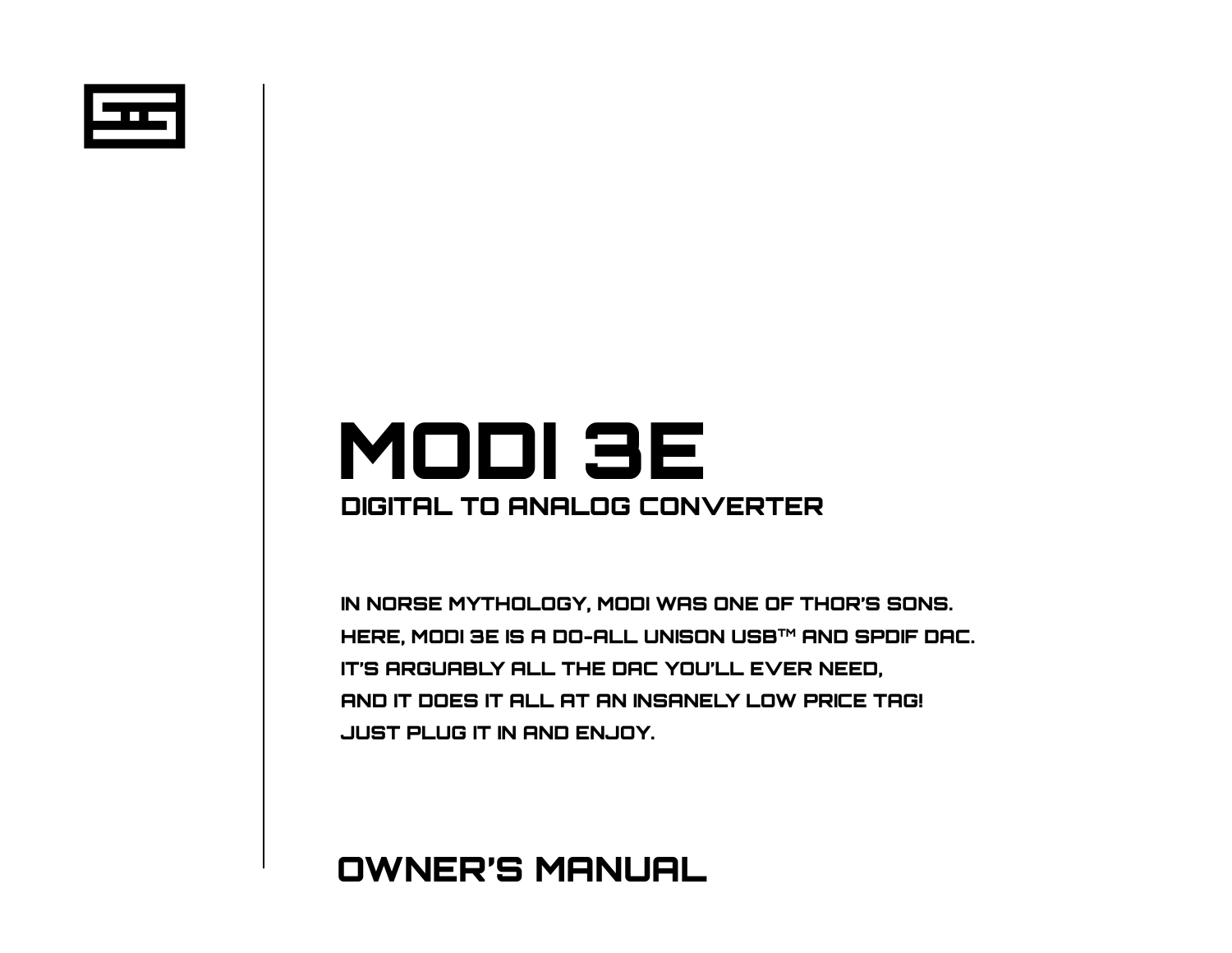## **CONNECTIONS**



**1 RCA Analog Outputs.** Connect the two RCA jacks, to your amp, preamp, or receiver.

**2 Coaxial Digital Input.** Connect a coaxial digital source, using an RCA cable, 75 ohm preferred.

**3 Optical Digital Input.** Connect an optical source to the optical input jack, using a Toslink cable.

**4 USB Data and Power Input.** Connect a USB source using a USB micro cable (supplied).

**5 Power Input.** Connect the supplied 5V power source if you need external power.

#### **OPERATION**

**If you're using Modi 3E as a USB only DAC,** you don't need Power Input. Just connect it to your computer with the supplied USB Micro cable and you're set.

**If you're using the other digital inputs,** and you're NOT using USB, you need Power Input. Connect the supplied USB wall-wart with the supplied USB Micro cable to provide power for the other inputs. Modi 3E won't work without power, and power comes from USB.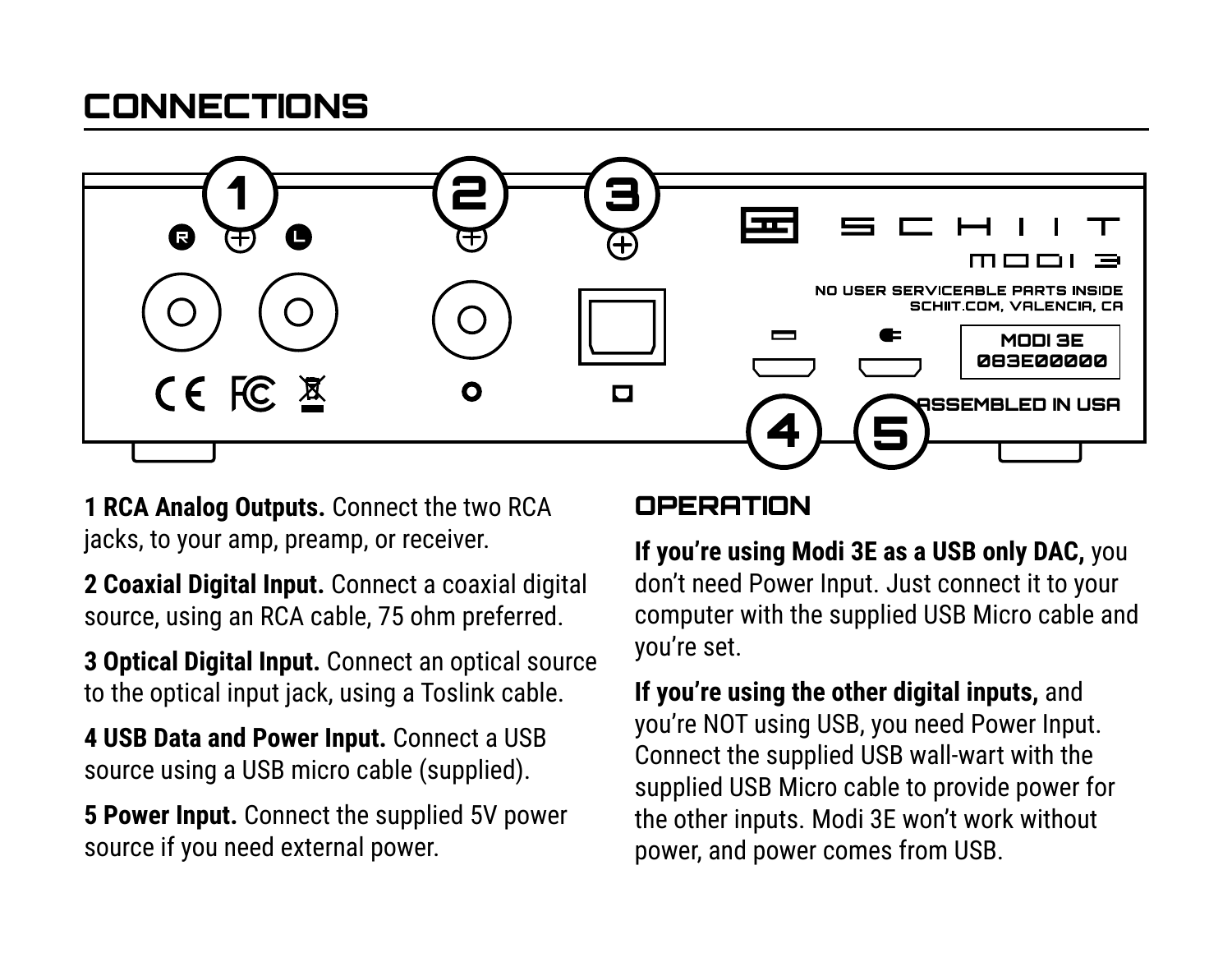

**1 Power LED.** This lights up when you have Modi 3E plugged into a computer, or into an external power source. It doesn't signal UFOs or anything.

**2 Input Selector.** Use the toggle switch to select what you want to listen to.

Top: Unison USB™ input Middle: Optical (Toslink) input Bottom: Coaxial input

Pretty straightforward, right?

#### TROUBLESHOOTING

**"Draws too much power" error.** You'll need to use additional power. Disconnect Modi 3E from your source, then connect the wall-wart to the Power Input using the USB Micro cable. The Modi 3E will then report as a 0mA USB device. You'll need another cable to connect to your source.

**No sound?** Make sure Modi 3E is selected in Control Panel (Windows) or System Prefs (Mac) AND in your player software.